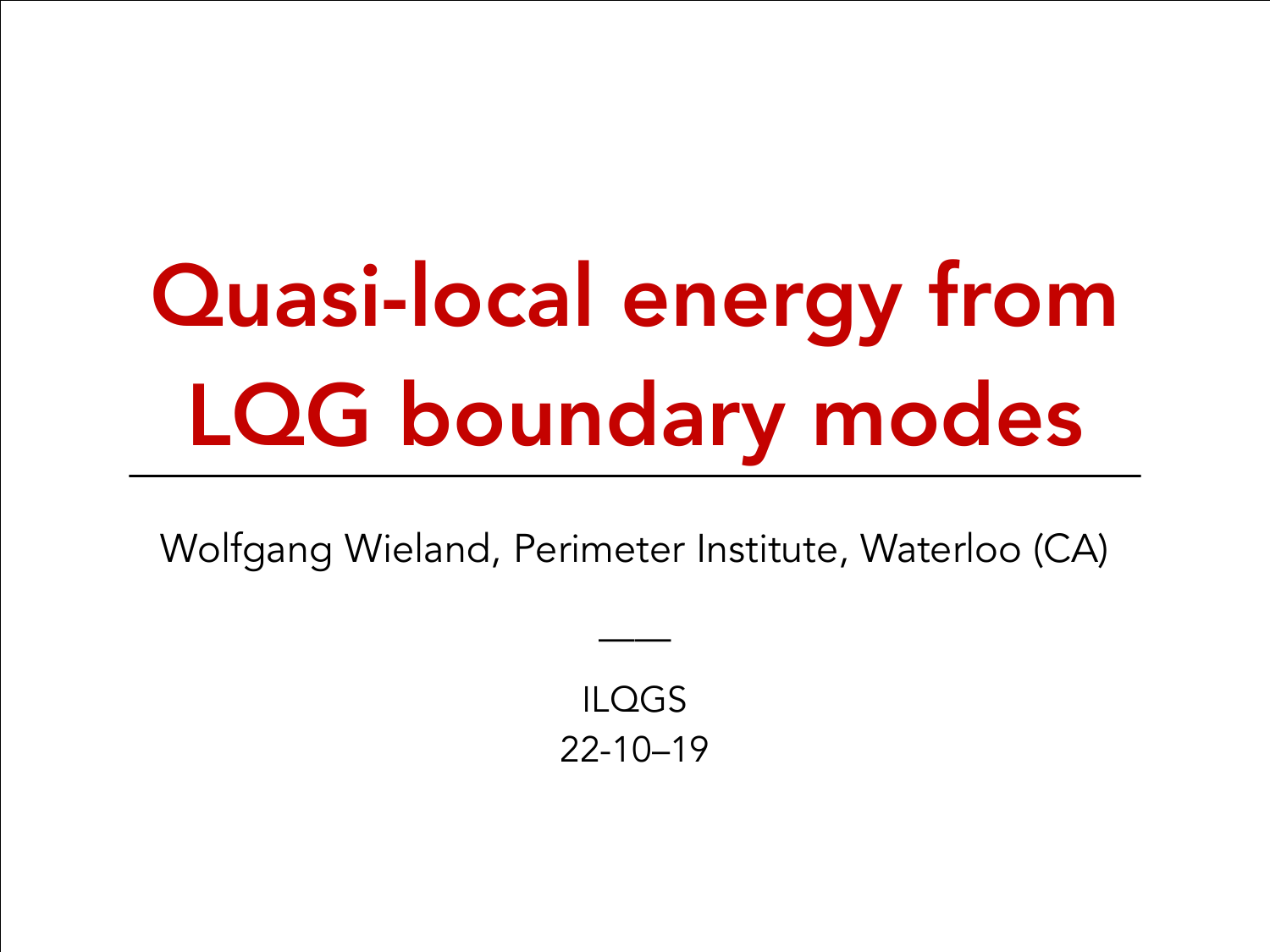### Basic motivation

 *… what is a gravitational subsystem?*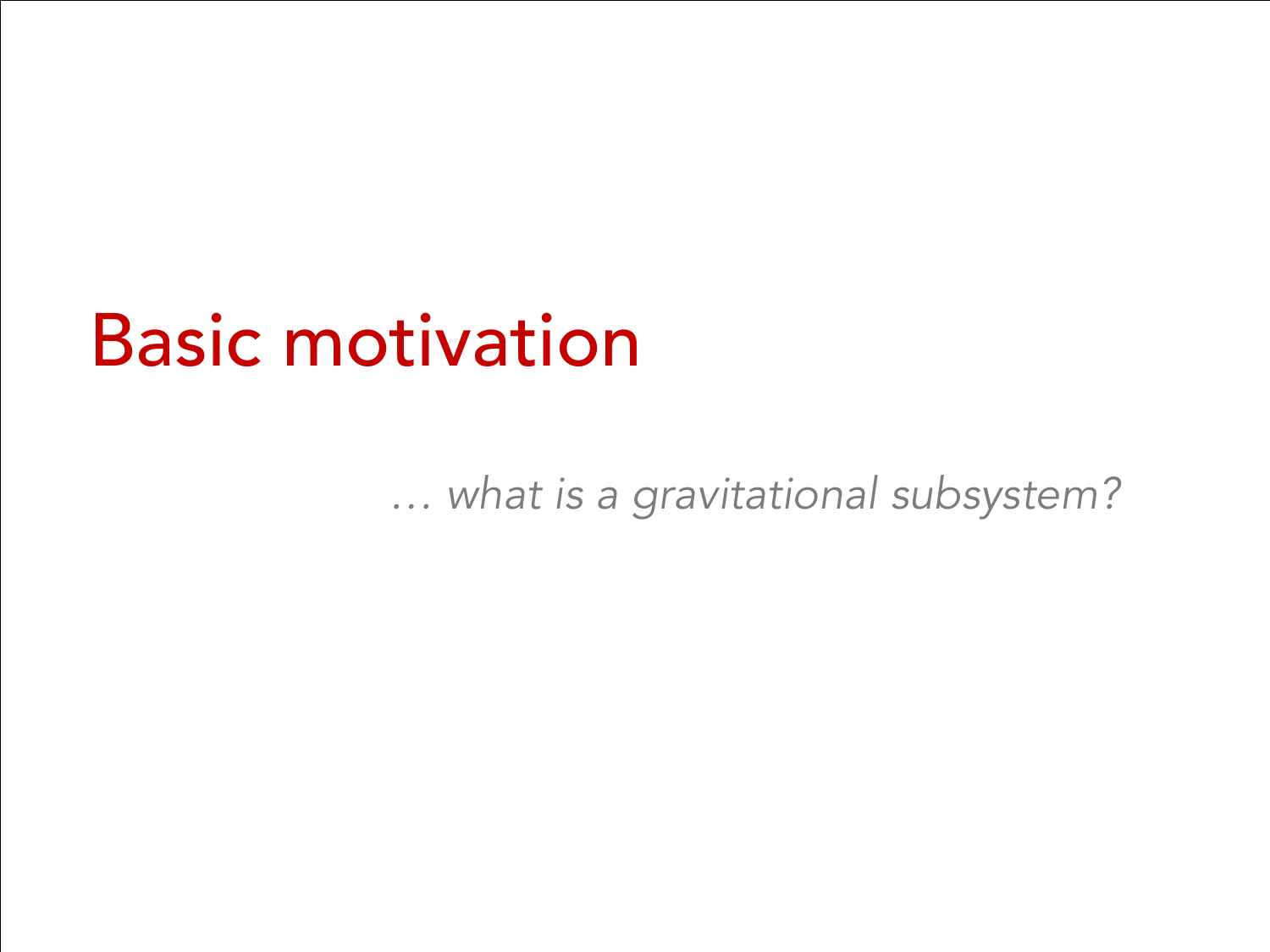#### Coarse-graining and GR

- In any realistic experiment, the environment is split into subsystems that evolve for sufficient time in controlled isolation. Such subsystems are characterised by a relatively small number of coarse grained observables.
- One of the main conceptual difficulties in classical and quantum GR is that there is no obvious such coarse graining on the ADM phase space. Some manifestations of this difficulty:
	- *Averaging problem in cosmology* [Buchert, Carfora, Wald, Green, Wiltshire,…].
	- *Problem of time in QG* [Rovelli, Smolin, Kuchař, Thiemann,…].
	- *How to effectively build Dirac observables for GR? What is a thermodynamical ensemble of spacetimes?* [Rovelli, Dittrich, Kuchař, Thiemann,…].
- Main strategy here: revers the problem and build the entire phase space from the bottom up.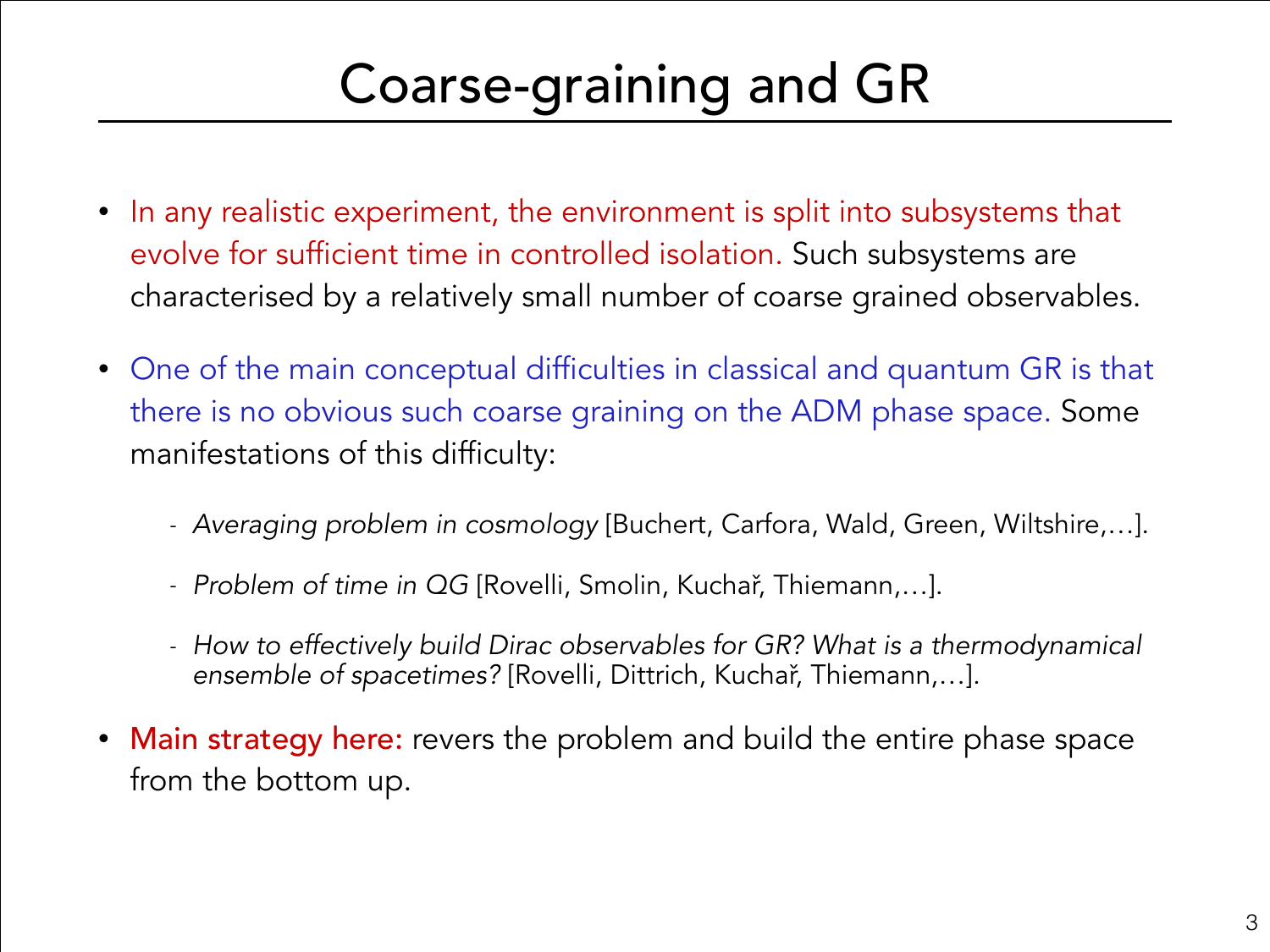#### Subsystem Hamiltonians

• Consider a system coupled to its environment.

$$
S = \int \Big[ P \mathrm{d}Q - H_E^o[P,Q] +
$$
  
+  $p \mathrm{d}q - H_S^o[p,q] - V[p,q|P,Q] \Big].$ 

- The subsystem is characterised by
	- symplectic structure  $\Omega_S = \mathrm{d}p \wedge \mathrm{d}q$ .
	- Hamiltonian  $H_S[p,q|J] = H_S^o[p,q] + V[p,q|J].$
- Hamilton's equations contain explicit dependence on the environment.

$$
\delta[H_S] = \Omega_S(\delta, \partial_t) + \frac{\delta V}{\partial J} \delta J, \qquad J = (P, Q).
$$

 $E$ 

 $S$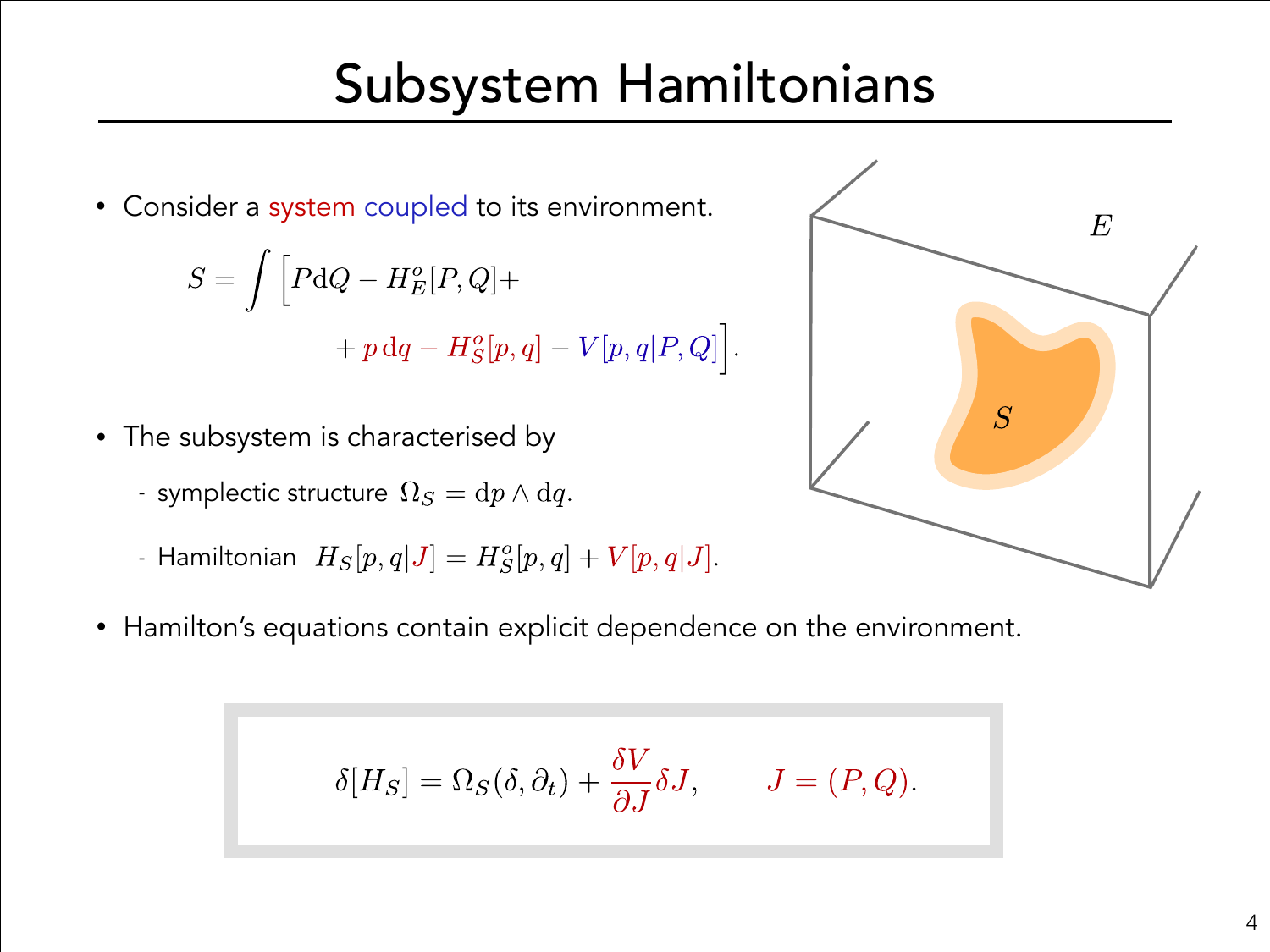### quasi-local energy

 *… let us now consider the problem in gravity*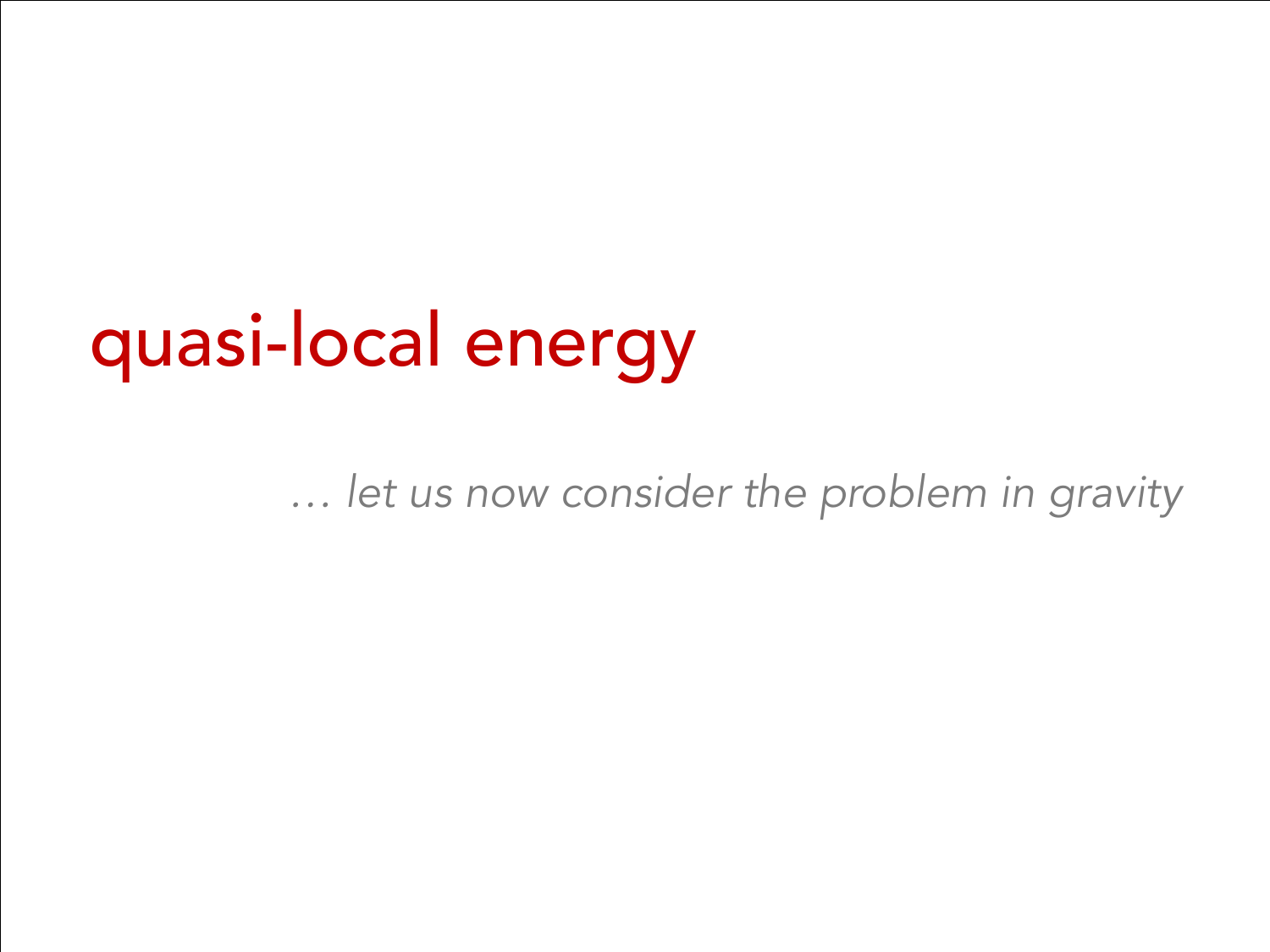#### Which subsystems?

Two important points that determine the subsystem:

- *Choice must be made for how to extend the boundary of the partial Cauchy*   $h$ ypersurface  $\Sigma$  into a worldtube  $\mathcal{N}.$
- *- Flux of gravitational radiation across the worldtube of the boundary must be prescribed as an external source J (background field, c-number).*



 $\mathit{US.}$ 



Emerging field of quasi-local observables in LQG: [Riello, Pranzetti, Dittrich, Freidel, Bodendorfer, ww, Corichi,…]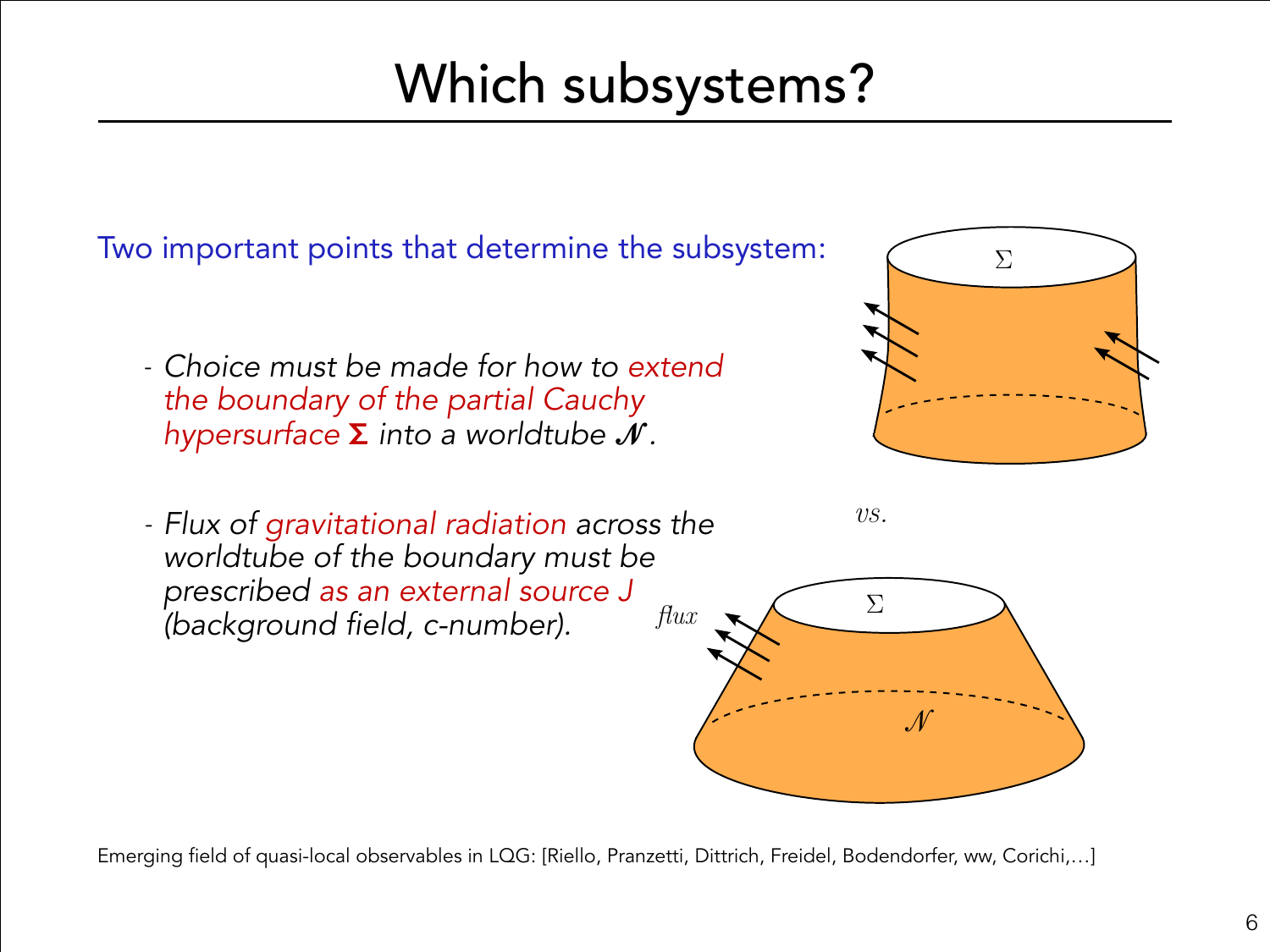#### Subsystems bounded by null surfaces

Choice here: identify gravitational subsystems with compact regions of spacetime that are bounded by null surfaces.



one additional spin coefficient (NP scalar  $\tau$ ).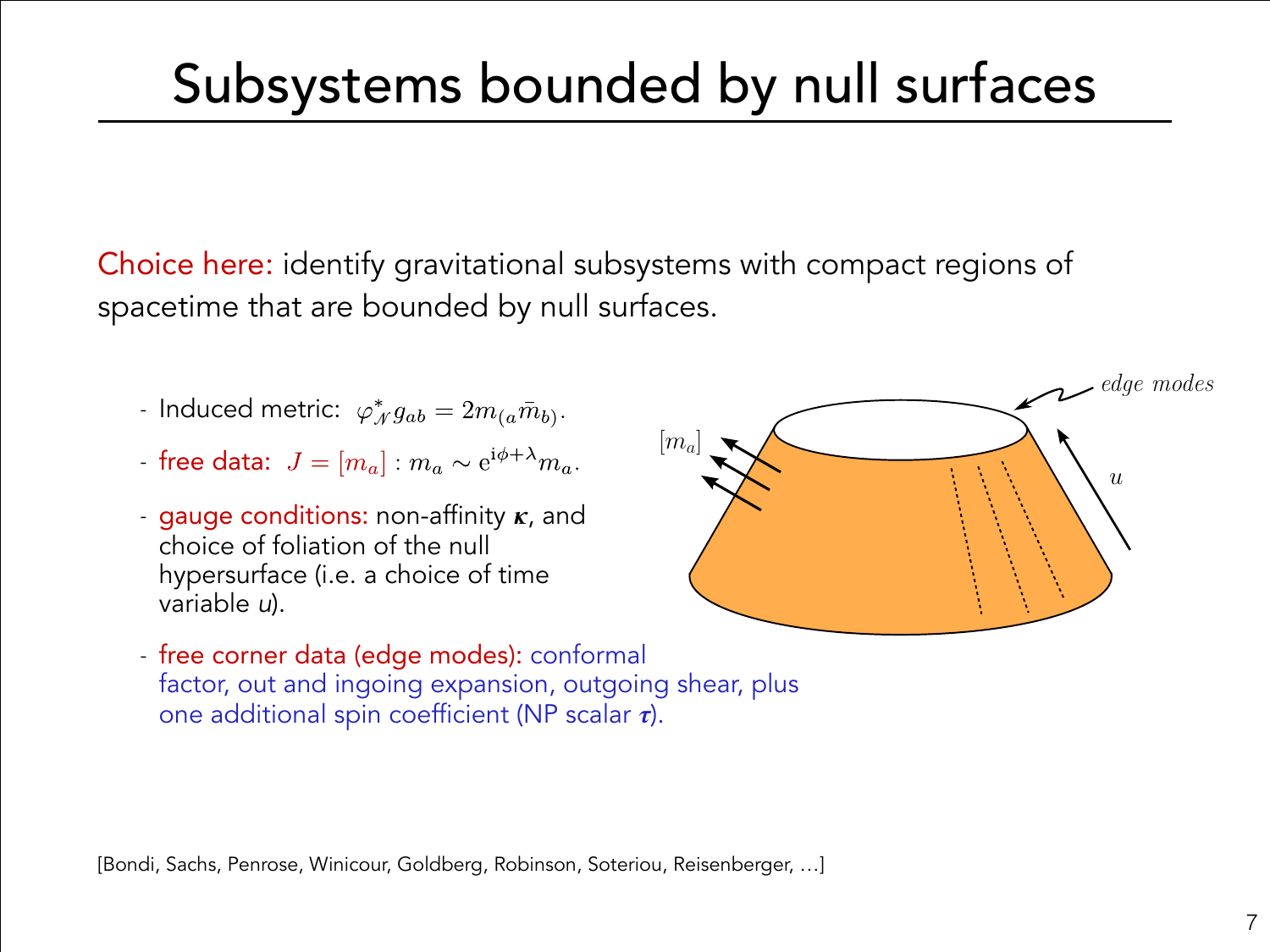#### Bulk plus boundary fields

• Bulk fields: tetrad, Plebański 2-form, self-dual connection,

$$
\Sigma_{AB} = -\frac{1}{2} e_{AC'} \wedge e_B{}^{C'},
$$
  

$$
F^A{}_B = dA^A{}_B + A^A{}_C \wedge A^C{}_B.
$$

• Boundary fields: dyadic one-forms, spin frame,

$$
\varphi^*_{\mathcal{N}} e^{AA'} = -i\ell^A \bar{\ell}^{A'} du + i k^A \bar{\ell}^{A'} m + i\ell^A \bar{k}^{A'} \bar{m},
$$
  

$$
(k^A, \ell^A) : k_A \ell^A = 1.
$$

• Covariant derivative:

 $D\ell^A = d\ell^A + \varphi^*_{\mathcal{N}}[A^A{}_B]\ell^B.$ 

• Conformal boundary conditions:

$$
\delta[m] \propto m \Leftrightarrow m \wedge \delta[m] = 0,
$$
  

$$
\delta[u] = 0.
$$

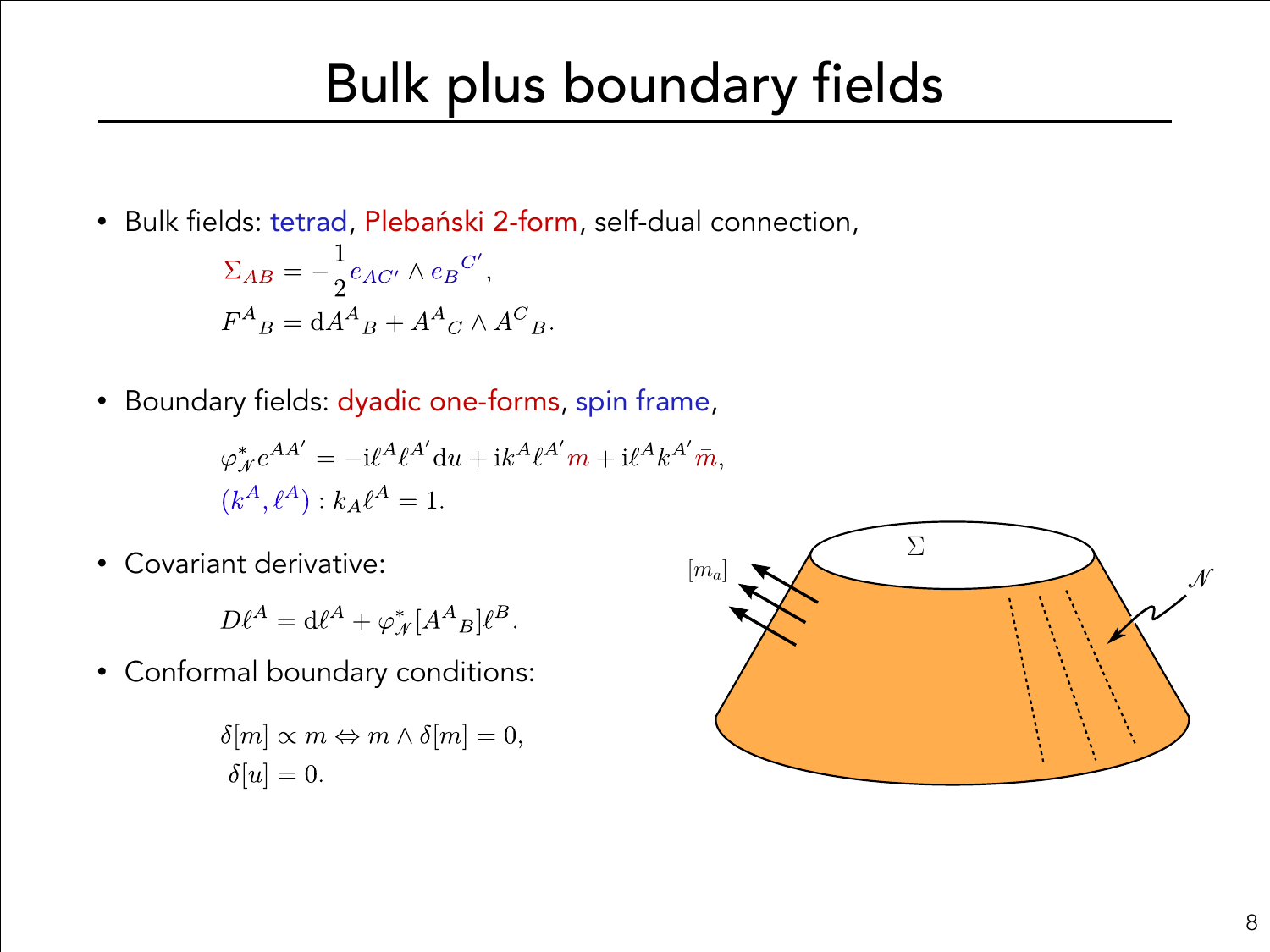#### Bulk plus boundary action

Variation of the coupled bulk plus boundary action for given boundary conditions returns the bulk plus boundary equations of motion.

- Einstein equations in the bulk.
- Boundary equations of motion: *(i) gluing conditions and (ii) gauge fixing for u.*

$$
(i) \quad \varphi_{\mathcal{N}}^* \Sigma_{AB} = (\ell_{(A} du - k_{(A} m) \wedge \ell_B) \bar{m},
$$

(*ii*) 
$$
m \wedge \bar{m} \wedge k_A D\ell^A - \text{cc.} = 0 \Leftrightarrow u
$$
 is an affine parameter.

$$
S[A, e](k, \ell), m] = \frac{i}{8\pi G} \bigg[ \int_{\mathcal{M}} \Sigma_{AB} \wedge F^{AB} + \int_{\mathcal{N}} (\ell_A \mathrm{d}u - k_A m) \wedge D(\ell^A \bar{m}) \bigg] + \text{cc}.
$$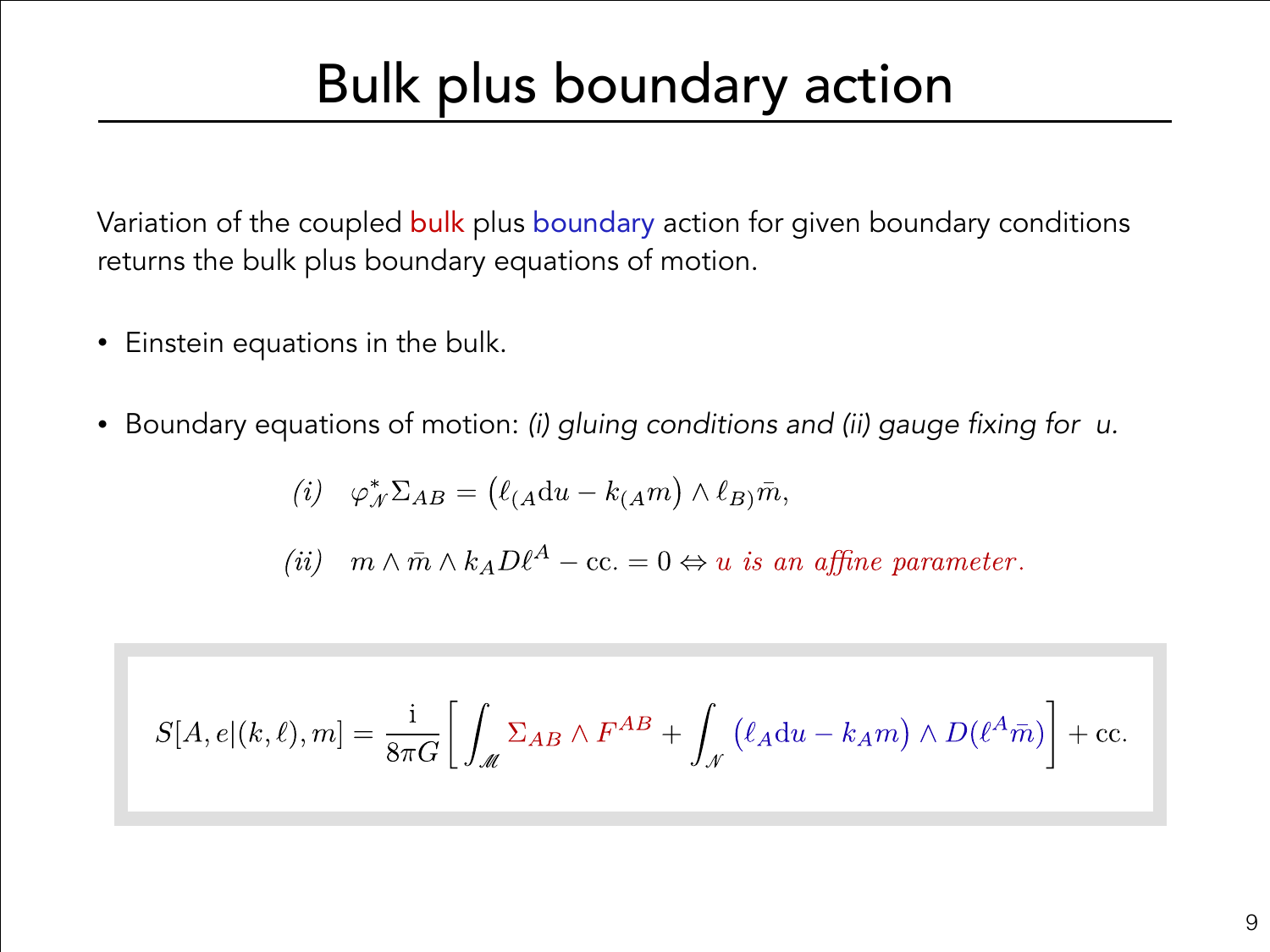#### Symplectic structure, gauge symmetries

• Resulting symplectic structure has bulk plus boundary terms:

$$
\Theta_{\Sigma} = \frac{\mathrm{i}}{8\pi G} \bigg[ \int_{\Sigma} \Sigma_{AB} \wedge \mathbb{d}A^{AB} - \oint_{\partial \Sigma} (\ell_A \mathbf{d}u - k_A m) \wedge \mathbb{d}(\ell^A \bar{m}) \bigg] + \mathrm{cc}.
$$

- Gauge symmetries are null directions:  $\Omega_{\Sigma} = d\Theta_{\Sigma} : \Omega_{\Sigma}(\delta_{\text{gauge}}, \cdot) = 0.$ 
	- Diffeomorphisms that vanish at the boundary  $\delta_{\xi}[\cdot] = \mathscr{L}_{\xi}[\cdot] : \xi^a|_{\mathcal{N}} = 0.$
	- U(1) flag rotations  $\delta_{\phi}\big[\ell^A,k^A,m\big] = \frac{\phi}{2i} \big[\ell^A,-k^A,2m_a\big].$
	- Simultaneous  $SL(2,\mathbb{C})$  gauge transformations of bulk plus boundary fields.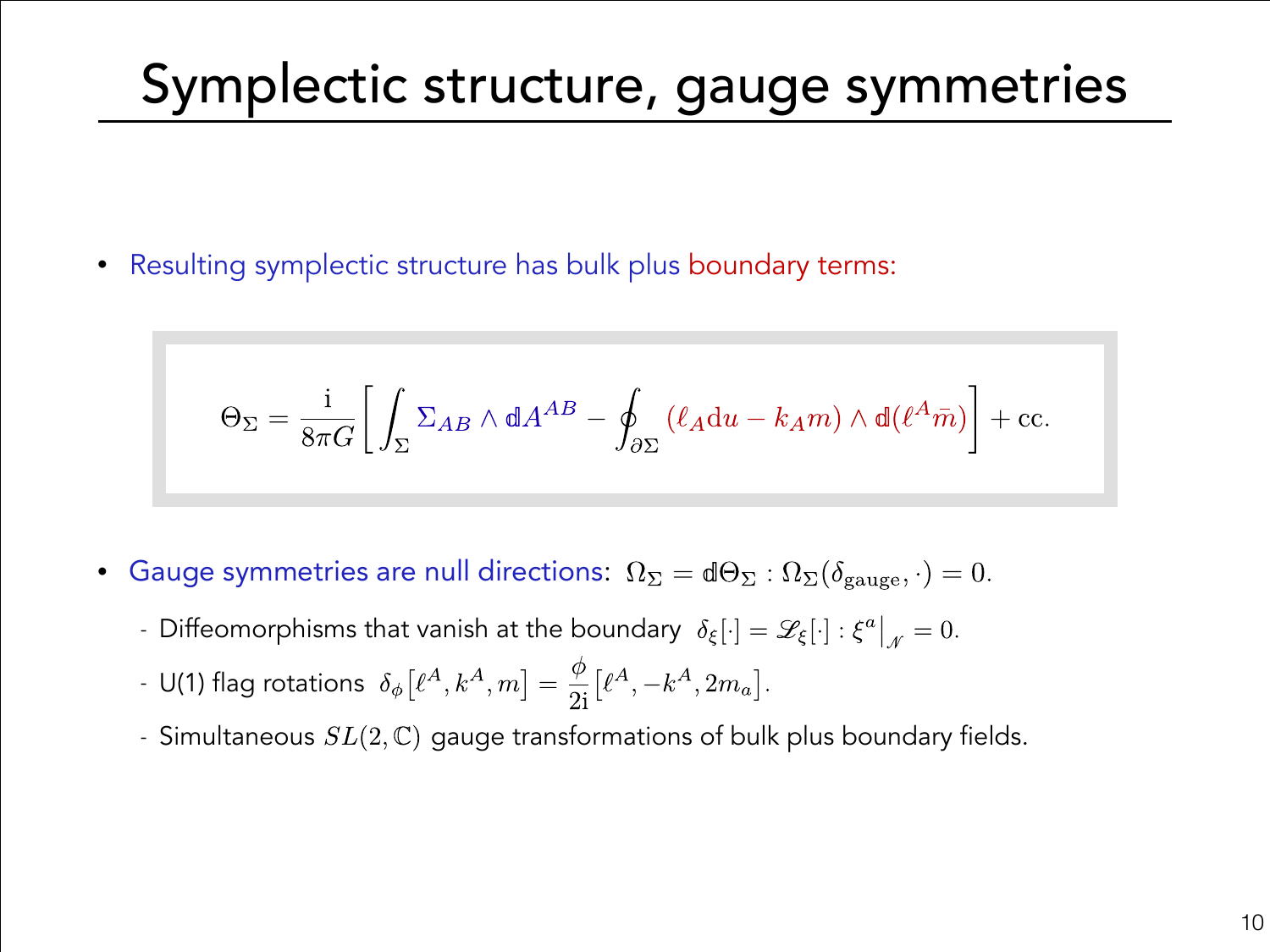#### Tangent vectors to covariant phase space

Tangent vectors  $\delta \in T\mathcal{P}_{\Sigma}$  to the covariant phase space are linearised solutions of the bulk plus boundary field equations *that must also satisfy* boundary conditions  $m \wedge \delta m = 0$ ,  $\delta u = 0$ .

- A generic diffeomorphism will not satisfy this condition, e.g.  $m \wedge \mathscr{L}_{\varepsilon} m \neq 0$ .
- Define field variation  $\delta_{\xi}$  via a projection  $\delta_{\xi}[\cdot] = \text{pr}(\mathscr{L}_{\xi}[\cdot]).$

for all  $\delta \in T\mathscr{P}_{\Sigma} : \Omega_{\Sigma}(\delta_{\xi}, \delta) = \Omega_{\Sigma}(\mathscr{L}_{\xi}, \delta).$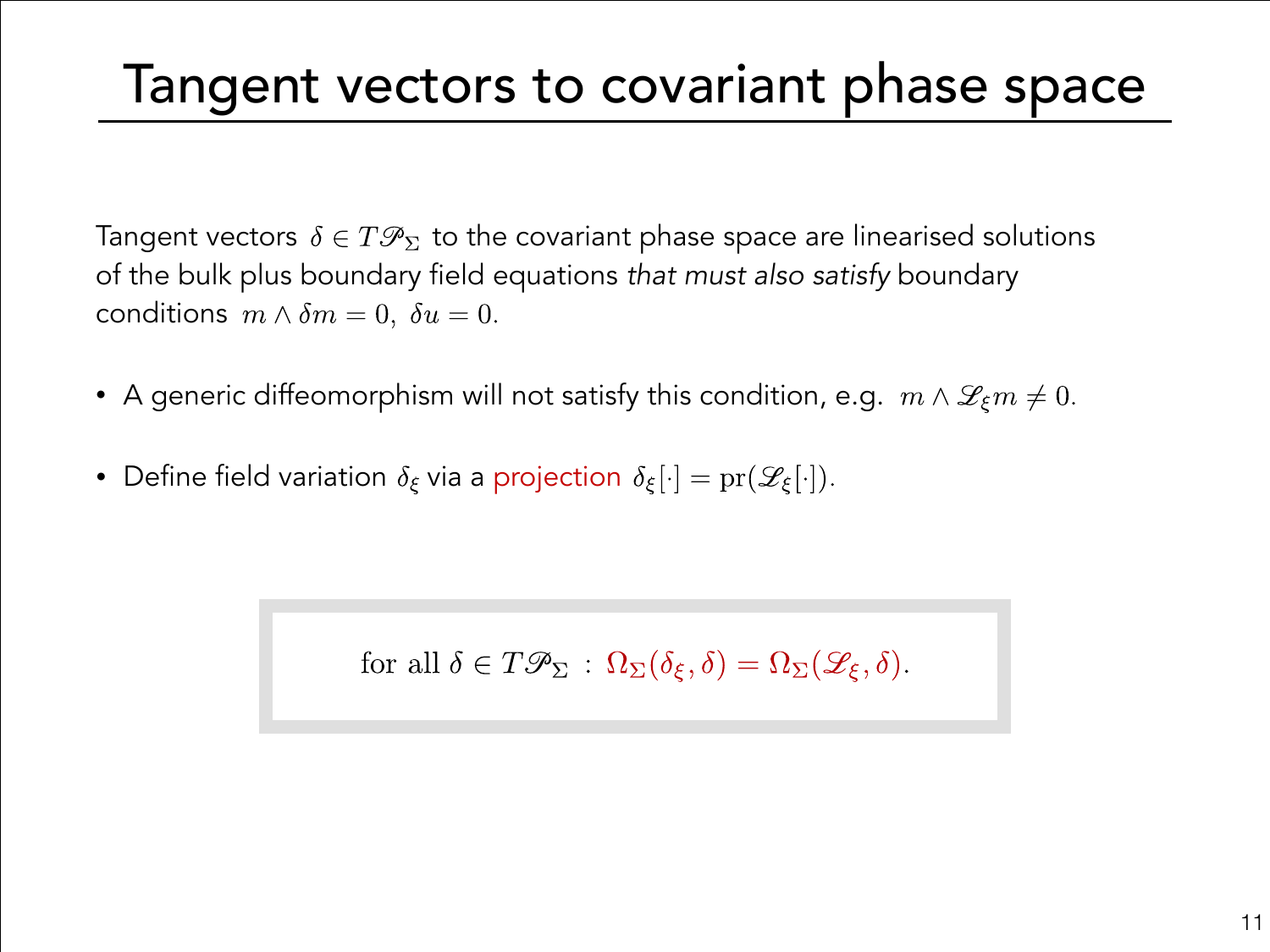#### Quasi-local charges

- Charges obtained by integrating Hamilton's equations  $\Omega(X_O, \delta) = -\delta[O].$
- Simplest Dirac observables: generators of boundary dilations and tangential diffeomorphisms.
	- boundary dilations:  $\delta_{\lambda}[\ell^A,k^A,m] = \frac{\lambda}{2} [\ell^A,-k^A,0], \quad m \wedge \bar{m} \wedge d\lambda = 0.$
	- tangential bulk plus boundary diffeomorphisms:  $\xi^a : \xi^a|_{\partial \Sigma} \in T\Sigma$ .

boundary dilations 
$$
K_{\lambda}[\mathscr{C}] = \frac{i}{16\pi G} \oint_{\mathscr{C}} \lambda(\eta_A \ell^A - \text{cc.}),
$$
  
tangential diffeos 
$$
J_{\xi}[\mathscr{C}] = \frac{i}{8\pi G} \oint_{\mathscr{C}} \xi^a (\eta_A D_a \ell^A - \text{cc.}).
$$

\*where we introduced the abbreviation  $\eta_A = (\ell_A du - k_A m) \wedge \bar{m}$ .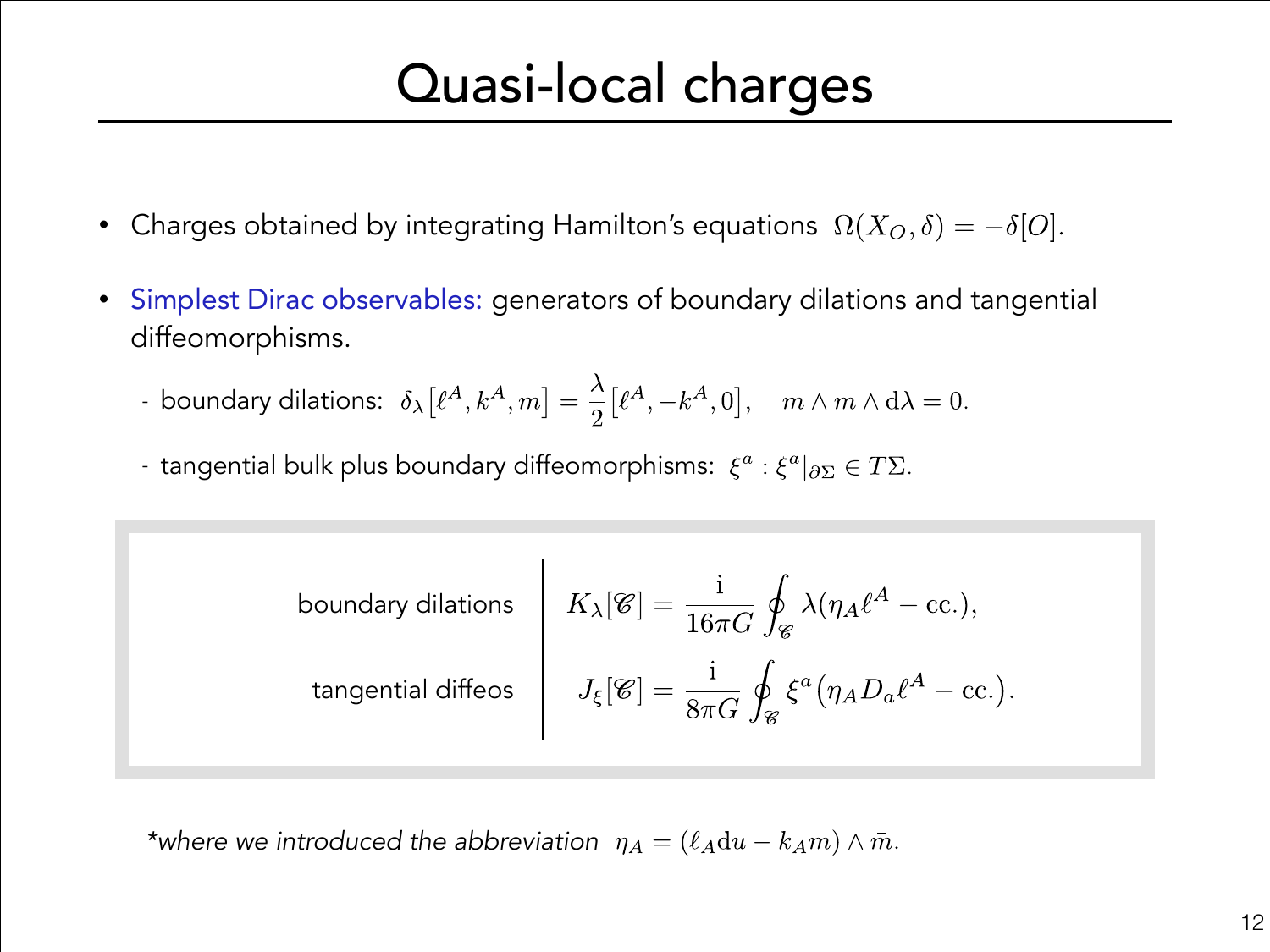It is instructive to evaluate the charge on area-preserving vector fields on  $\mathcal{L}^a = 2\mathrm{i} m^{[a}\bar{m}^b]D_bf \in T\mathscr{C}_u.$  The set of the null boundary  $\mathcal{E}_f^a = 2\mathrm{i} m^{[a}\bar{m}^b]D_bf \in T\mathscr{C}_u.$ 

$$
J_{\xi_f}[\mathscr{C}] = -\frac{\mathrm{i}}{4\pi G} \oint_{\mathscr{C}} m \wedge \bar{m} f \mathfrak{Im} \Big[ \Psi_2 - \bar{\sigma}_{(k)} \sigma_{(\ell)} \Big].
$$

\*note:  $\Psi_2$ :  $\varphi_{\mathscr{C}_u}^* (F_{AB} k^A \ell^B) = -\Psi_2 \varphi_{\mathscr{C}_u}^* (m \wedge \bar{m}).$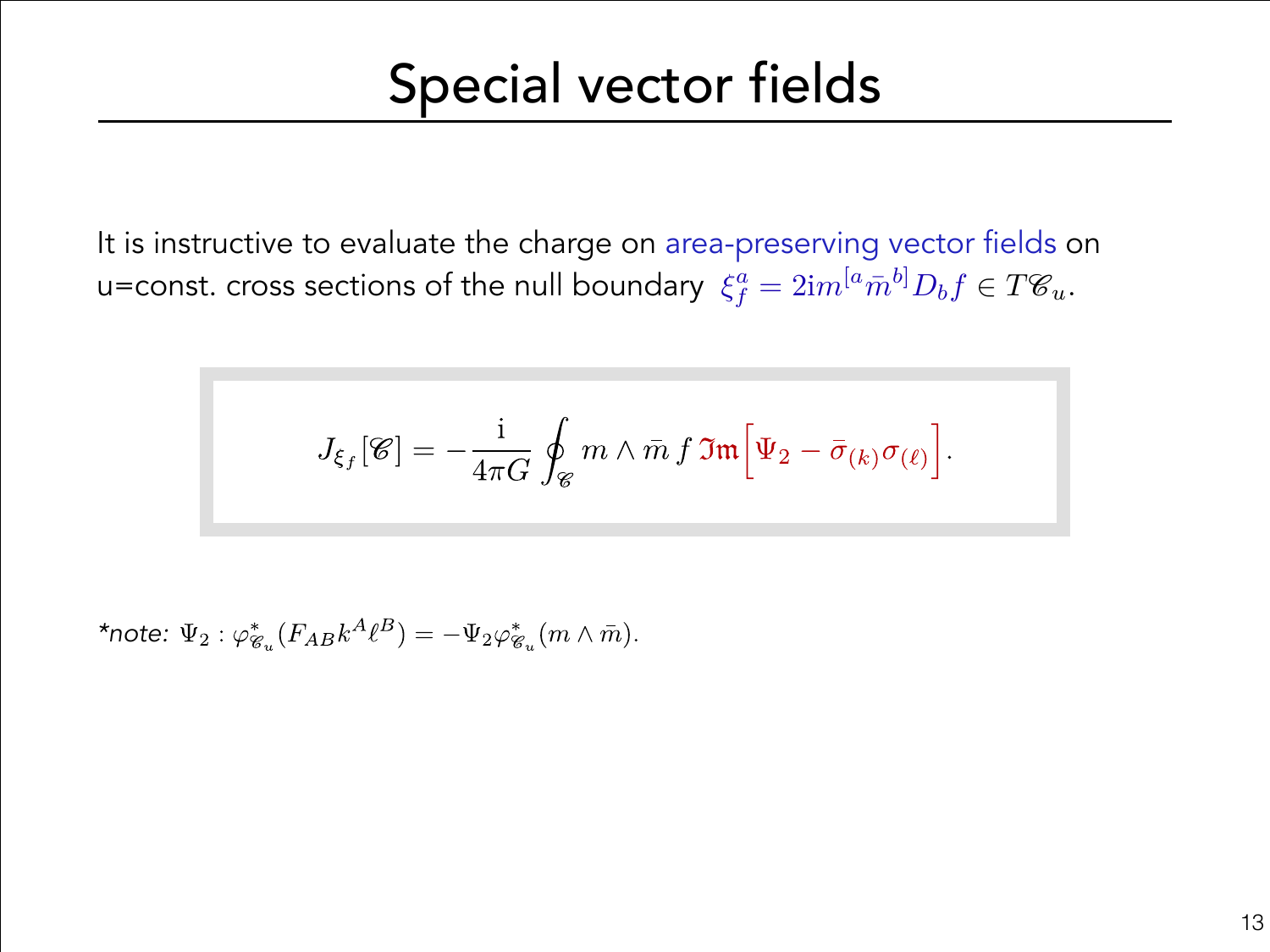#### Quasi-local Hamiltonian

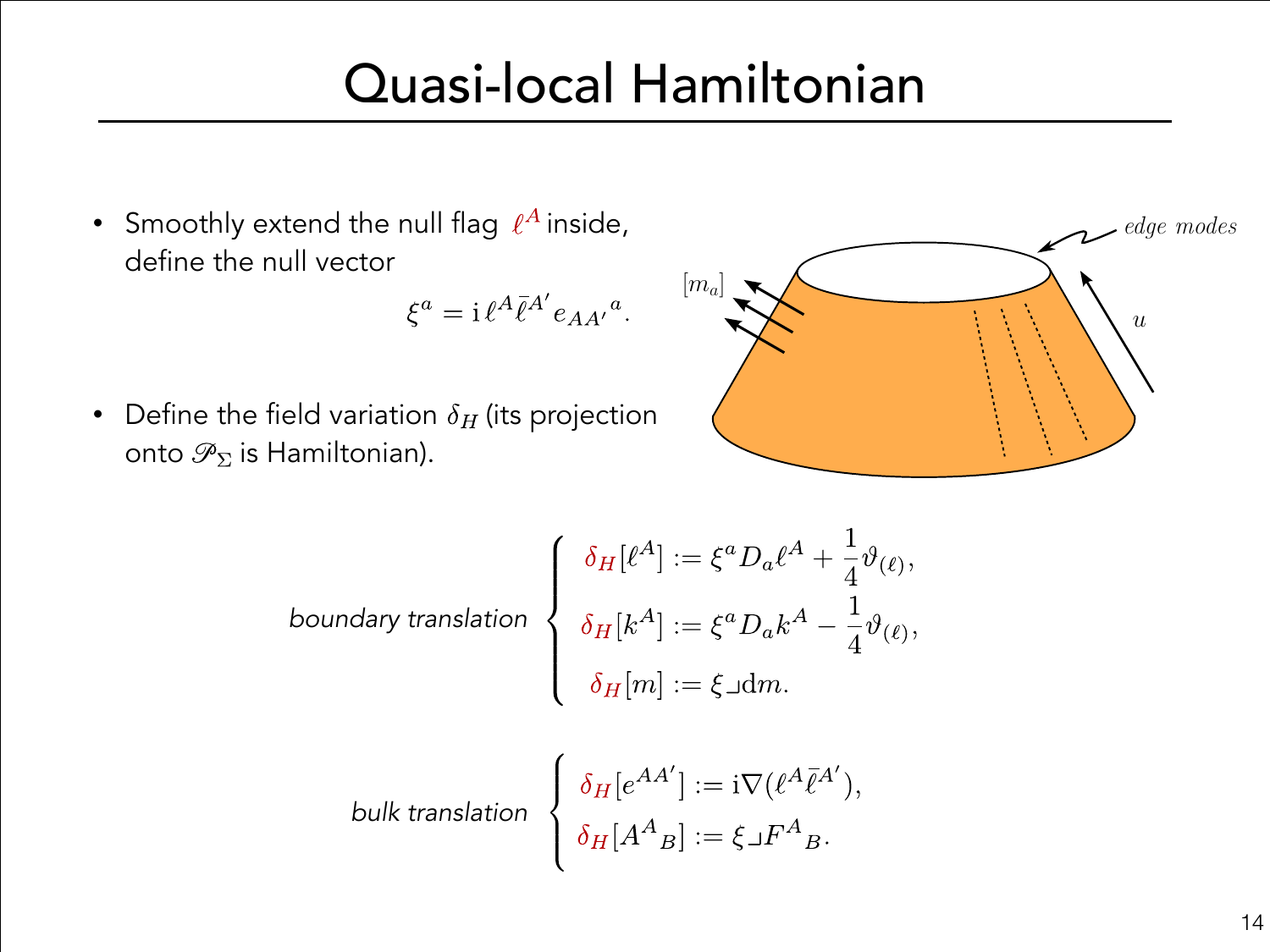#### Expansion as quasi-local Hamiltonian

- The quasi-local Hamiltonian is given by edge modes the expansion (plus an irrelevant  $[$  $m_a$ ] constant).  $\overline{u}$  $H_{\Sigma} = \frac{\mathrm{i}}{8\pi G} \oint_{\partial \Sigma} \vartheta_{(\ell)} m \wedge \bar{m}.$
- The *u-translations* are integrable on  $\mathscr{P}_{\Sigma}$ :

$$
\delta[H_{\Sigma}]=\Omega_{\Sigma}(\delta,\delta_H)-\frac{\mathrm{i}}{8\pi G}\oint_{\partial\Sigma}\big[\bar{\sigma}_{(\ell)}\underline{m\wedge\delta m-\mathrm{cc.}\big]}.
$$
 vanishes on  $\mathscr{P}_{\Sigma}$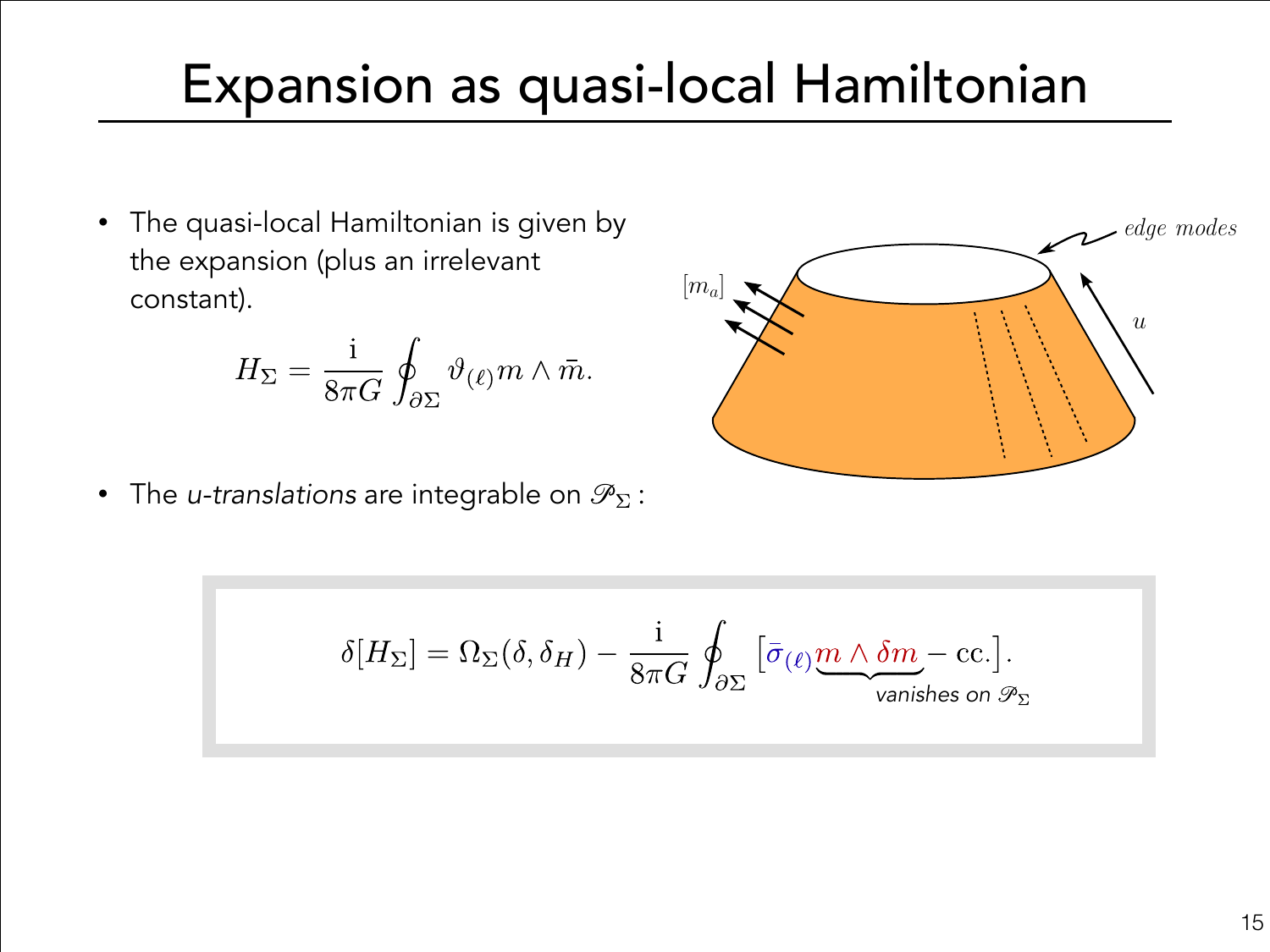## What does this all have to do with LQG?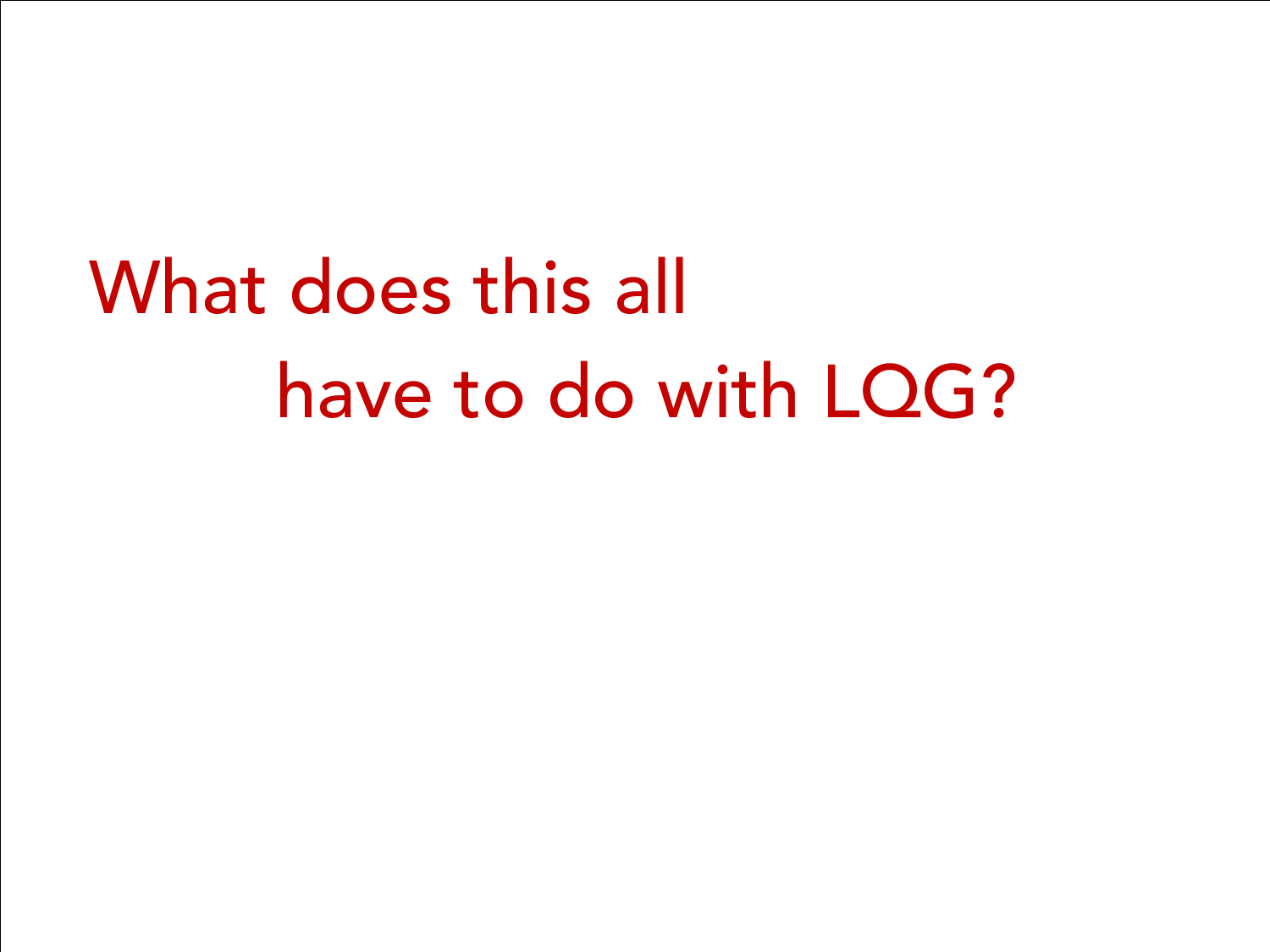#### Action with Barbero-Immirzi term

- In the Palatini formalism, the addition of a term  $\frac{1}{\gamma} \varepsilon^{abcd} R_{abcd}$  does not change the equations of motion in the interior. *But it does change the boundary field theory.*
- Bulk plus boundary action

$$
S[A,e](k,\ell),m] = \frac{i}{8\pi G} \frac{\gamma + i}{\gamma} \left[ \int_{\mathcal{M}} \Sigma_{AB} \wedge F^{AB} + \int_{\mathcal{N}} (\ell_A \mathrm{d}u - k_A m) \wedge D(\ell^A \bar{m}) \right] + \text{cc}.
$$

• Bulk plus boundary symplectic structure

$$
\Theta_{\Sigma} = \frac{\mathrm{i}}{8\pi G} \frac{\gamma + \mathrm{i}}{\gamma} \Big[ \int_{\Sigma} \Sigma_{AB} \wedge \mathrm{d}A^{AB} + \oint_{\mathscr{C}} k_A m \wedge \mathrm{d}(\ell^A \bar{m}) \Big] + \mathrm{cc}.
$$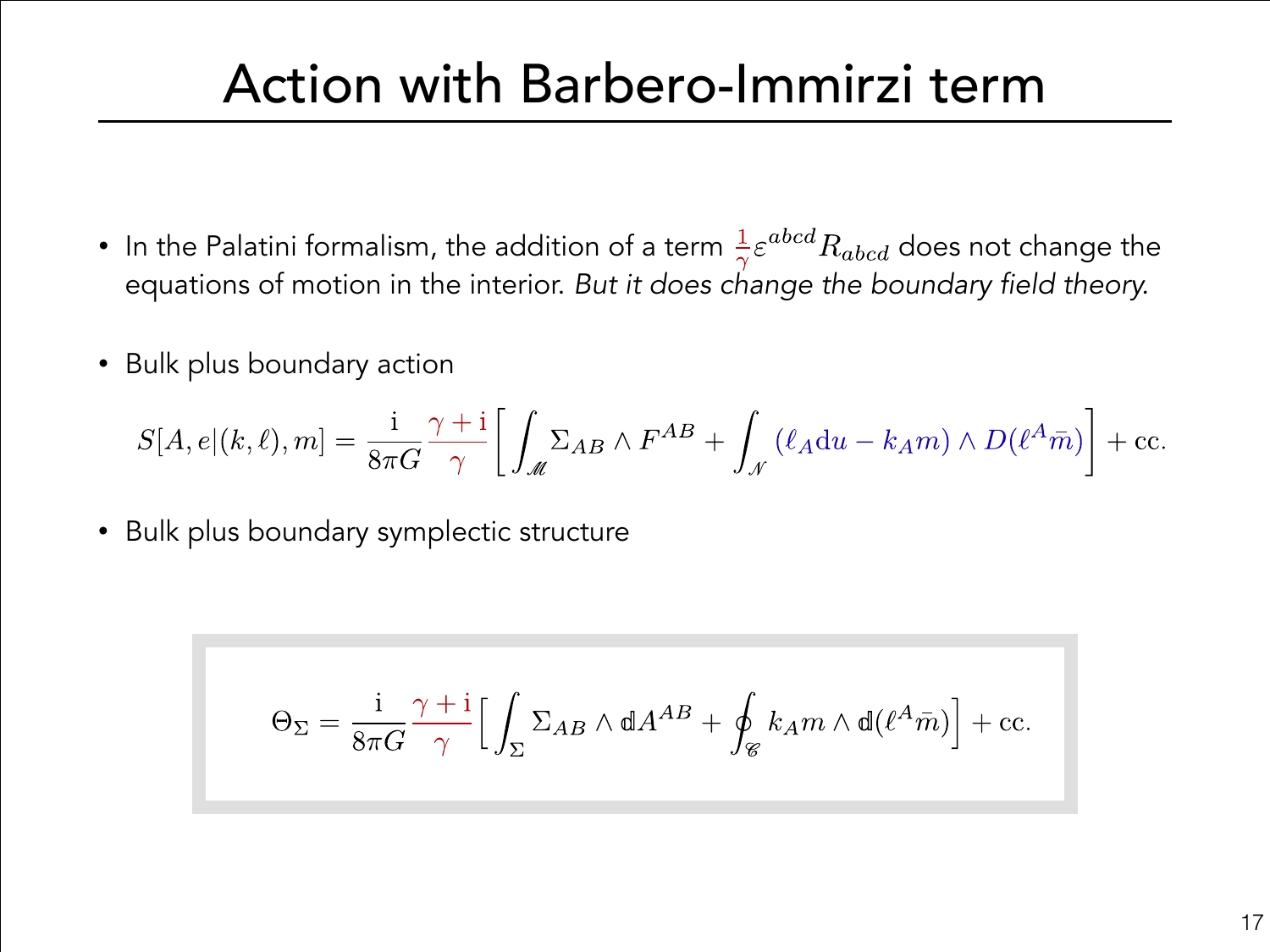#### Boundary symplectic structure

• Introduce fiducial dyadic basis:

$$
m \wedge \delta m = 0 : m = e^{\omega} m_o,
$$
  

$$
d^2 \Omega_o = \mathrm{i} m_o \wedge \bar{m}_o
$$

• Canonical conjugate boundary variables:

$$
\tilde{\ell}^A = e^{\bar{\omega}} \ell^A,
$$
  

$$
\tilde{\pi}_A = \frac{1}{8\pi G} \frac{\gamma + i}{\gamma} k_A e^{\omega} d^2 \Omega_o.
$$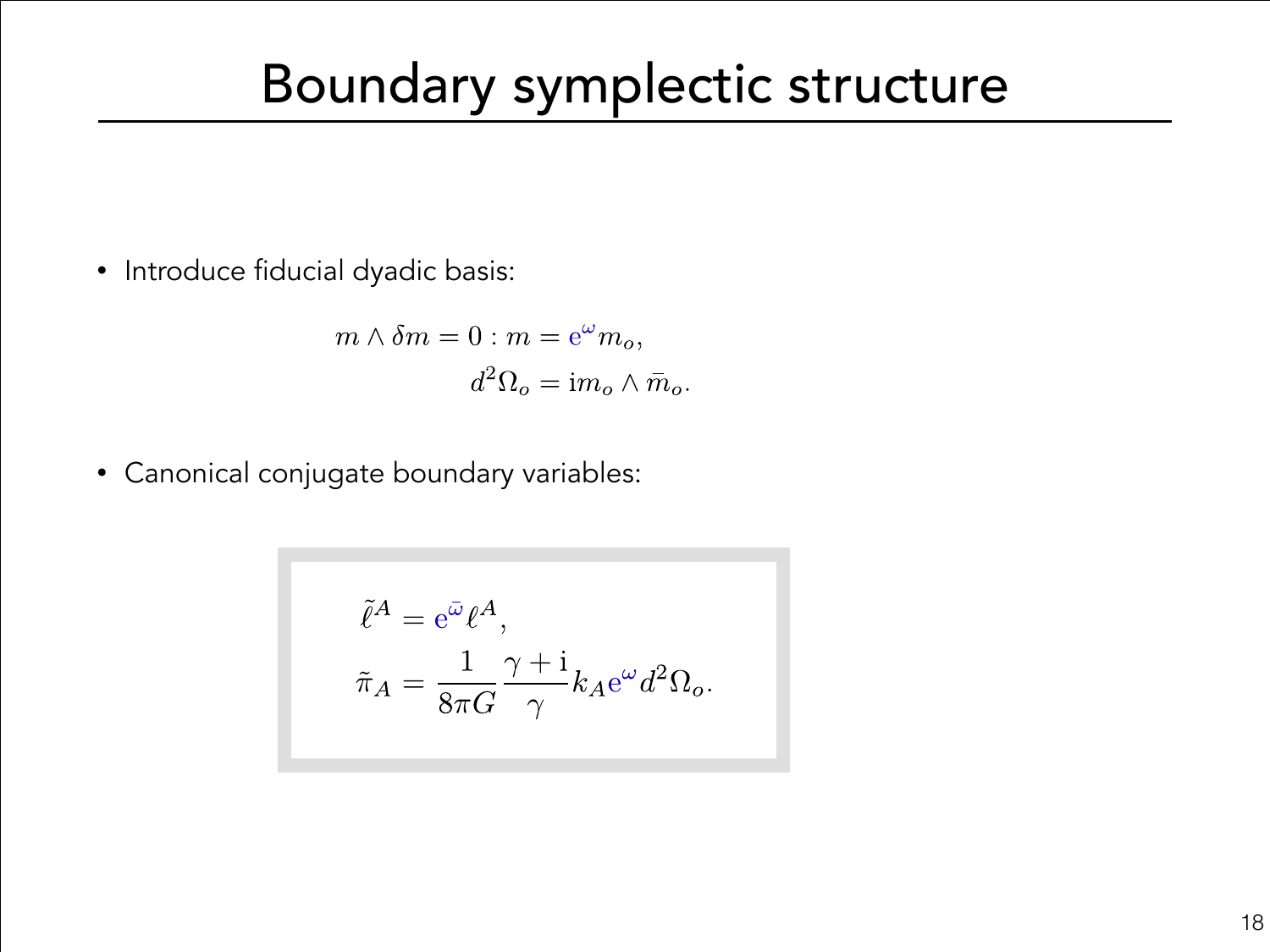#### Boundary reality condition

• Generators of complexified U(1) transformations

null dilatations 
$$
K_{\lambda}[\mathscr{C}] = \frac{1}{2} \oint_{\mathscr{C}} \lambda(\tilde{\pi}_{A}\tilde{\ell}^{A} + \text{cc.}),
$$
  
U(1) flag rotations 
$$
L_{\phi}[\mathscr{C}] = \frac{1}{2i} \oint_{\mathscr{C}} \phi(\tilde{\pi}_{A}\tilde{\ell}^{A} - \text{cc.}).
$$

• Reality conditions on the area two-form implies a constraint:

$$
K-\gamma L=0.
$$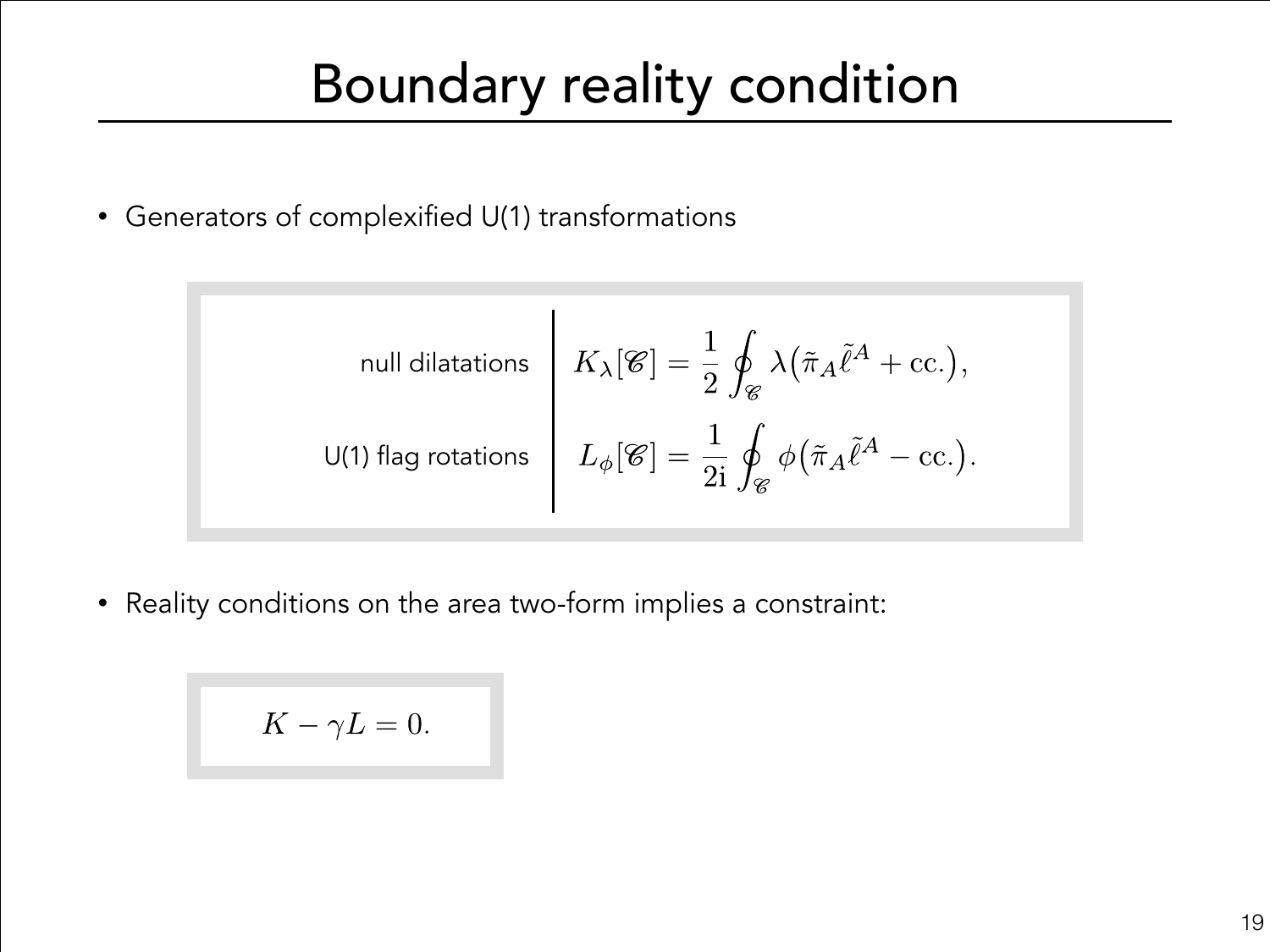#### LQG boundary states

- Consider a Schrödinger quantisation of the boundary phase space.
	- States are functionals on configuration space.
	- LQG assumption: geometry excited only in a superposition of punctures.
- Momentum smeared around a puncture acts as an ordinary derivative

$$
\int_{U_i} (\hat{\pi}_A \Psi_f) [\ell] = -i \frac{\partial}{\partial \ell_i^A} f(\ell(z_1), \dots \ell(z_N)),
$$
  

$$
\int_{U_i} (\hat{\pi}_A^{\dagger} \Psi_f) [\ell] = -i \frac{\partial}{\partial \bar{\ell}_i^A} f(\ell(z_1), \dots \ell(z_N)).
$$



$$
(\hat{K} + i\hat{L})f(\ell) = (\rho + ik)f(\ell), \quad (\rho, k) \in \mathbb{R} \times \mathbb{Z}/2
$$



$$
\Psi_f[\ell] = f(\ell(z_1), \ldots \ell(z_N)).
$$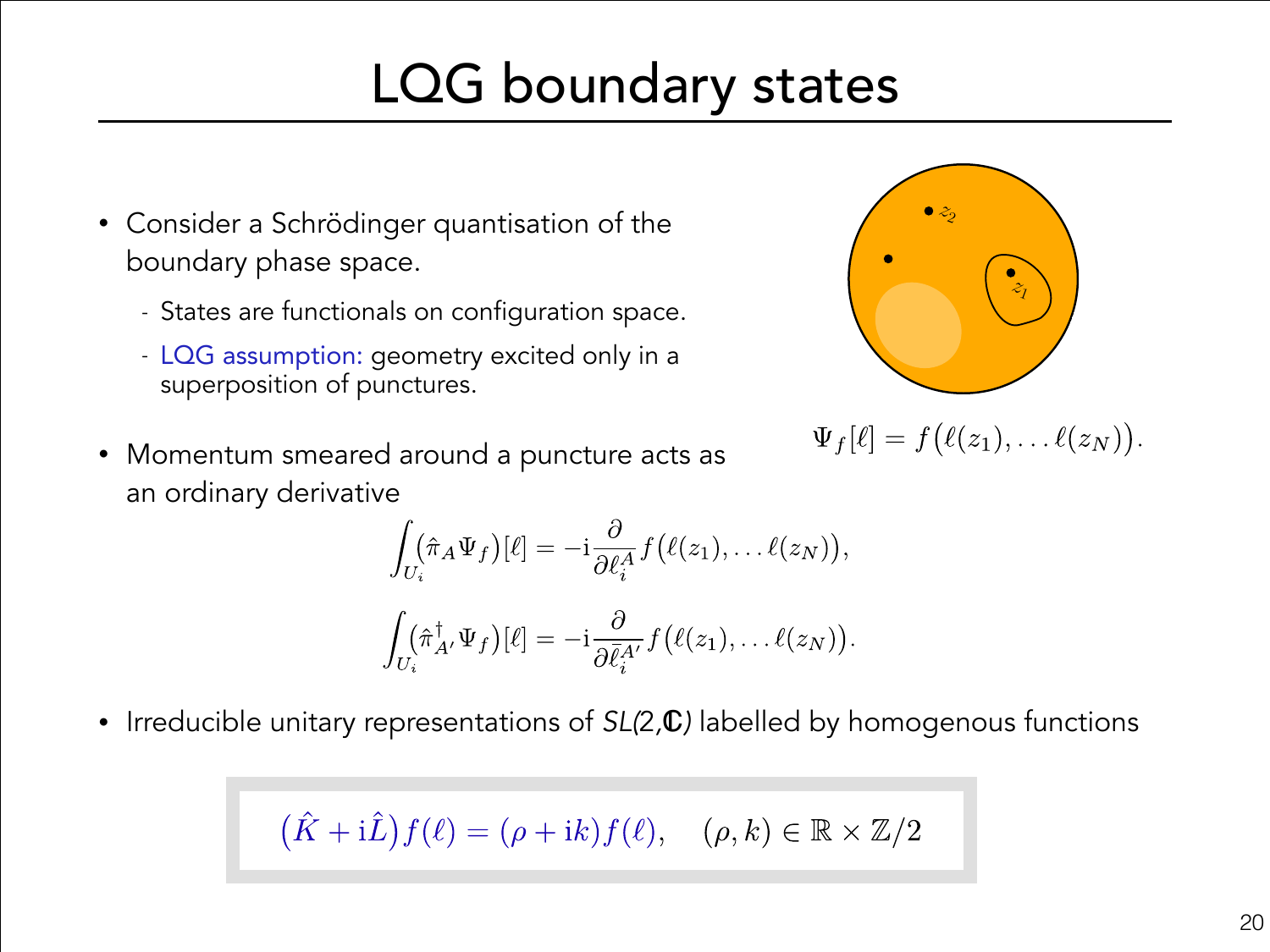#### LQG quantisation of area

- $K = \gamma L$  condition implies  $\rho = \gamma j$  restriction on allowed *SL(2,*C) representations.
- Each puncture carries discrete eigenvalues of area-flux:

spectrum of area flux =  $8\pi \hbar G \gamma \times \mathbb{Z}/2$ .

• Typical wave functions are of the form:

$$
f(\ell) = \big(-\mathrm{i} X_{AA'} \ell^A \bar \ell^{A'}\big)^{\mathrm{i}\gamma j - j - 1} \bar \ell^{A'_1} \dots \bar \ell^{A'_{2j}}.
$$

• These are the same type of wave functions that appear in LQG [Freidel, Speziale, Bianchi, Donà, Dupuis, Levine, Girelli, ww].